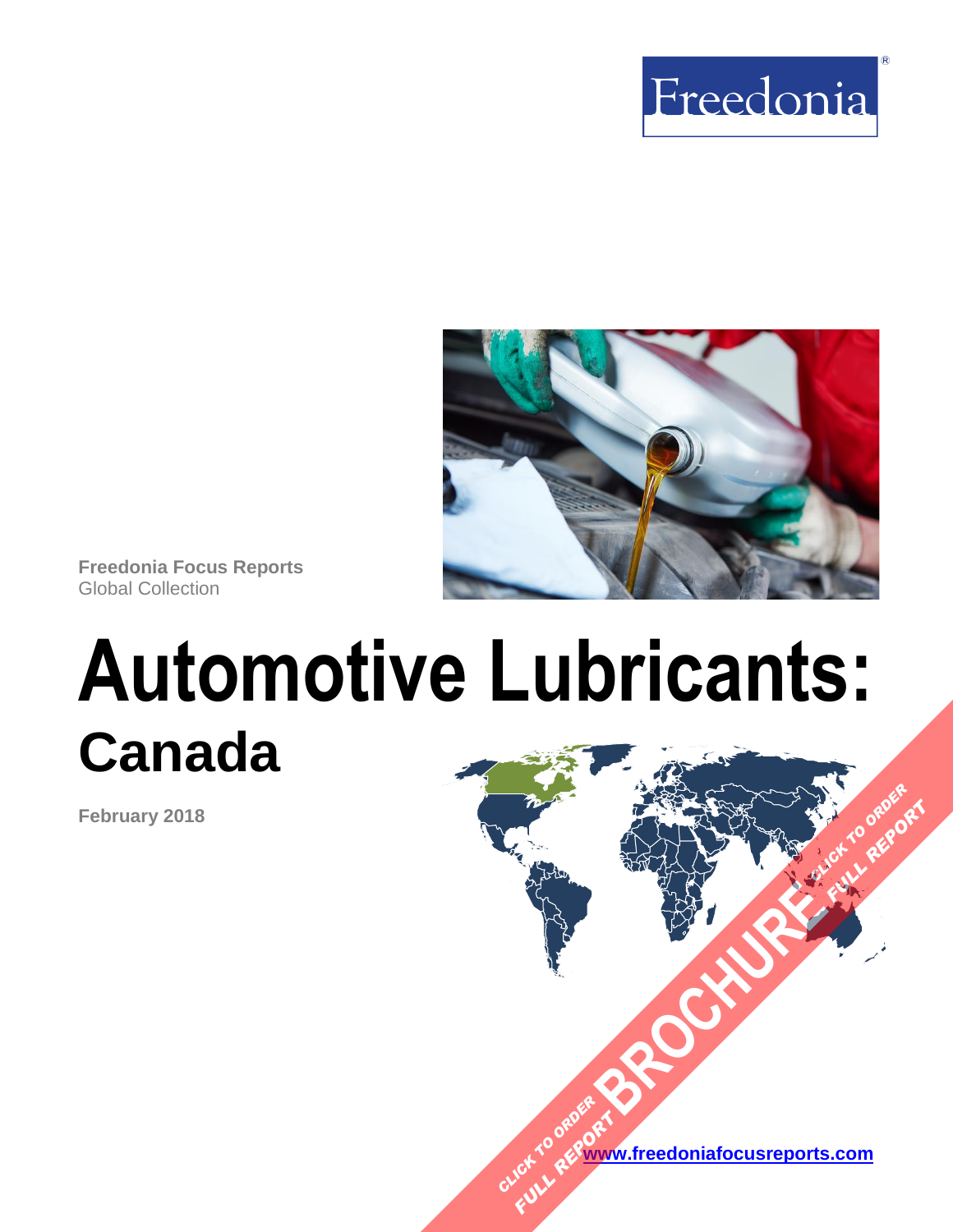# **Table of Contents**

| 1. Highlights                                 | 3              |
|-----------------------------------------------|----------------|
| 2. Market Environment                         | 5              |
| <b>Historical Trends</b>                      | 5              |
| <b>Key Economic Indicators</b>                | 6              |
| <b>Lubricant Standards</b>                    | $\overline{7}$ |
| <b>Formulation Overview</b>                   | 8              |
| <b>Environmental &amp; Regulatory Factors</b> | 10             |
| 3. Segmentation & Forecasts                   | 11             |
| Products                                      | 11             |
| <b>Engine Oils</b>                            | 12             |
| Transmission & Hydraulic Fluids               | 12             |
| <b>Gear Oils &amp; Greases</b>                | 13             |
| Markets                                       | 14             |
| <b>Light Vehicles</b>                         | 15             |
| Medium & Heavy Trucks & Buses                 | 15             |
| Off-Highway Equipment                         | 16             |
| <b>Other Markets</b>                          | 17             |
| 4. Industry Structure                         | 18             |
| <b>Industry Characteristics</b>               | 18             |
| <b>Market Share</b>                           | 19             |
| Shell                                         | 20             |
| <b>Exxon Mobil</b>                            | 20             |
| <b>BP</b>                                     | 21             |
| 5. About This Report                          | 22             |
| Scope & Method                                | 22             |
| Sources                                       | 23             |
| <b>Industry Codes</b>                         | 23             |
| <b>Resources</b>                              | 24             |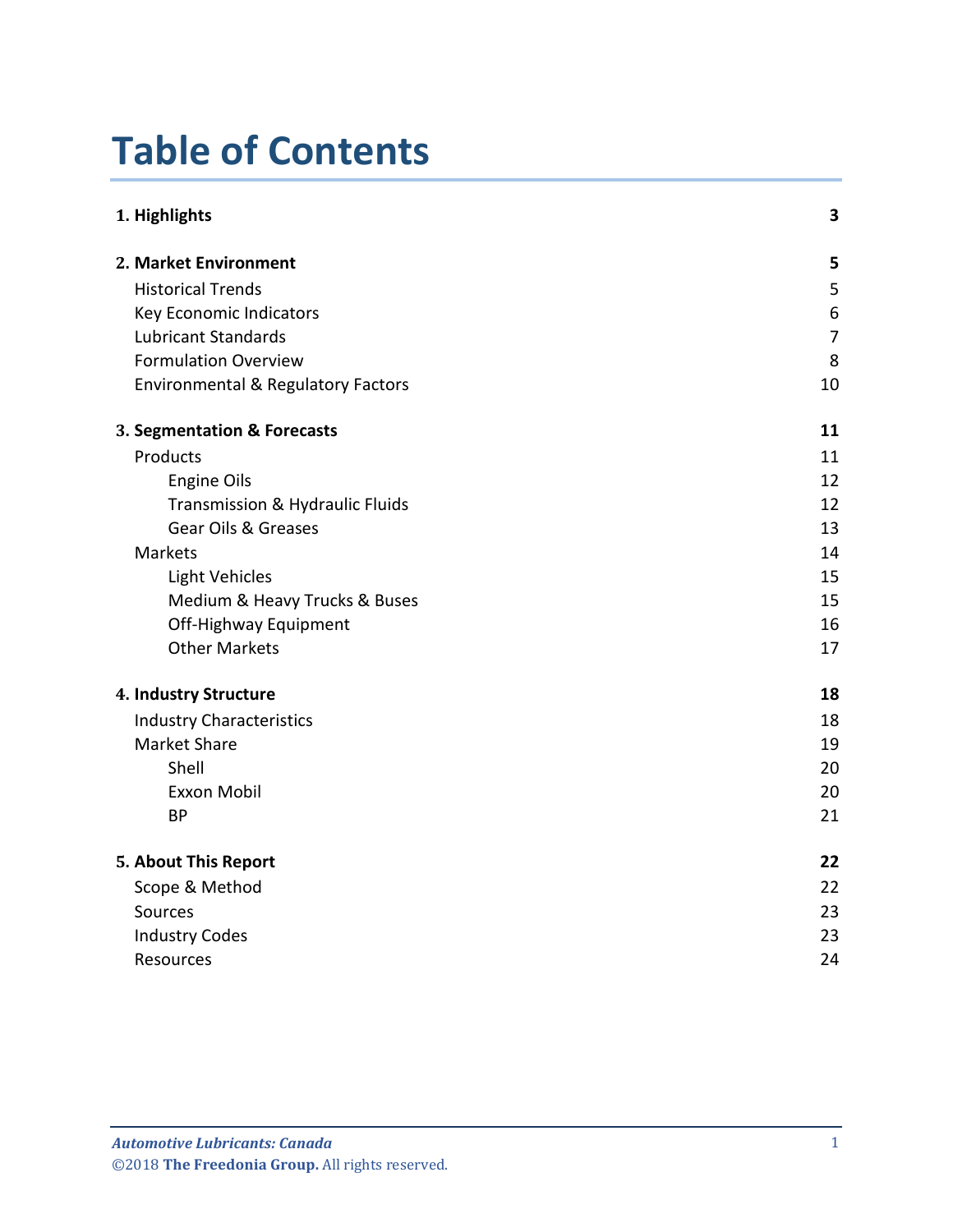# **List of Tables & Figures**

| Figure 1   Canada: Key Trends in the Automotive Lubricant Market, 2016 - 2021 | 4  |
|-------------------------------------------------------------------------------|----|
| Figure 2   Canada: Automotive Lubricant Demand Trends, 2006 - 2016            | 5  |
| Table 1   Canada: Key Indicators for Automotive Lubricant Demand, 2006 - 2021 | 6  |
| Figure 3   Canada: Automotive Lubricant Demand by Formulation, 2016 (%)       | 8  |
| Figure 4   Canada: Automotive Lubricant Demand by Product, 2006 - 2021 (000 m |    |
| tons)                                                                         | 11 |
| Table 2   Canada: Automotive Lubricant Demand by Product, 2006 - 2021 (000 m  |    |
| tons)                                                                         | 11 |
| Figure 5   Canada: Automotive Lubricant Demand by Product, 2006 - 2021 (%)    | 13 |
| Figure 6   Canada: Automotive Lubricant Demand by Market, 2006 - 2021 (000 m  |    |
| tons)                                                                         | 14 |
| Table 3   Canada: Automotive Lubricant Demand by Market, 2006 - 2021 (000 m   |    |
| tons)                                                                         | 14 |
| Figure 7   Canada: Automotive Lubricant Demand by Market, 2006 - 2021 (%)     | 17 |
| Figure 8   Canada: Automotive Lubricant Market Share by Company, 2016 (%)     | 19 |
| Table 4   Canada: Leading Suppliers to the Automotive Lubricant Market        | 20 |
| Table 5   Industry Codes Related to Automotive Lubricants                     | 23 |
|                                                                               |    |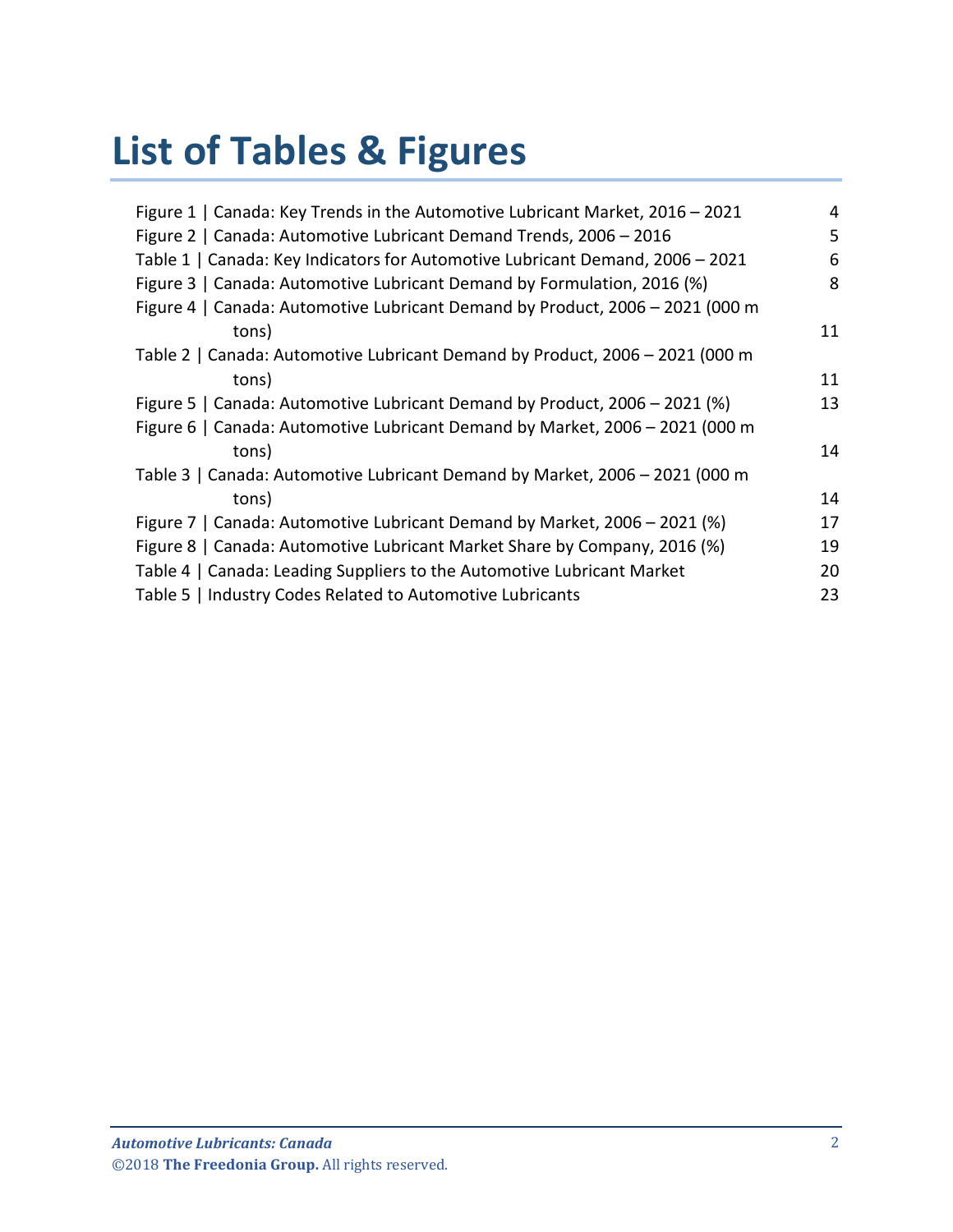# <span id="page-3-0"></span>**About This Report**

## <span id="page-3-1"></span>**Scope & Method**

This report forecasts to 2021 automotive lubricant demand in metric tons in Canada. Total demand is segmented by product in terms of:

- engine oils
- transmission and hydraulic fluids
- gear oils and greases

Total demand is also segmented by market as follows:

- light vehicles
- medium and heavy trucks and buses
- off-highway equipment
- other markets such as motorized two- and three-wheelers, recreational vehicles, and outdoor power equipment

To illustrate historical trends, total demand and the various segments are reported at fiveyear intervals for 2006, 2011, and 2016.

Industrial lubricants – including engine oils, hydraulic fluids, gear oils, and greases used in industrial applications – are excluded from this report. The agriculture, construction, mining, and forestry industries all utilize both automotive and industrial lubricants. This report only includes lubricants utilized in the motor vehicle applications in those industries, and those lubricants are classified together under the off-highway equipment market.

This report quantifies trends in various measures of growth and volatility. Growth (or decline) expressed as an average annual growth rate (AAGR) is the least squares growth rate, which takes into account all available datapoints over a period. The volatility of datapoints around a least squares growth trend over time is expressed via the coefficient of determination, or  $r^2$ . The most stable data series relative to the trend carries an  $r^2$  value of 1.0; the most volatile – 0.0. Growth calculated as a compound annual growth rate (CAGR) employs, by definition, only the first and last datapoints over a period. The CAGR is used to describe forecast growth, defined as the expected trend beginning in the base year and ending in the forecast year. Readers are encouraged to consider historical volatility when assessing particular annual values along the forecast trend, including in the forecast year.

Key macroeconomic indicators are also provided with quantified trends. Other various topics, including profiles of pertinent leading suppliers, are covered in this report. A full outline of report items by page is available in the Table of Contents.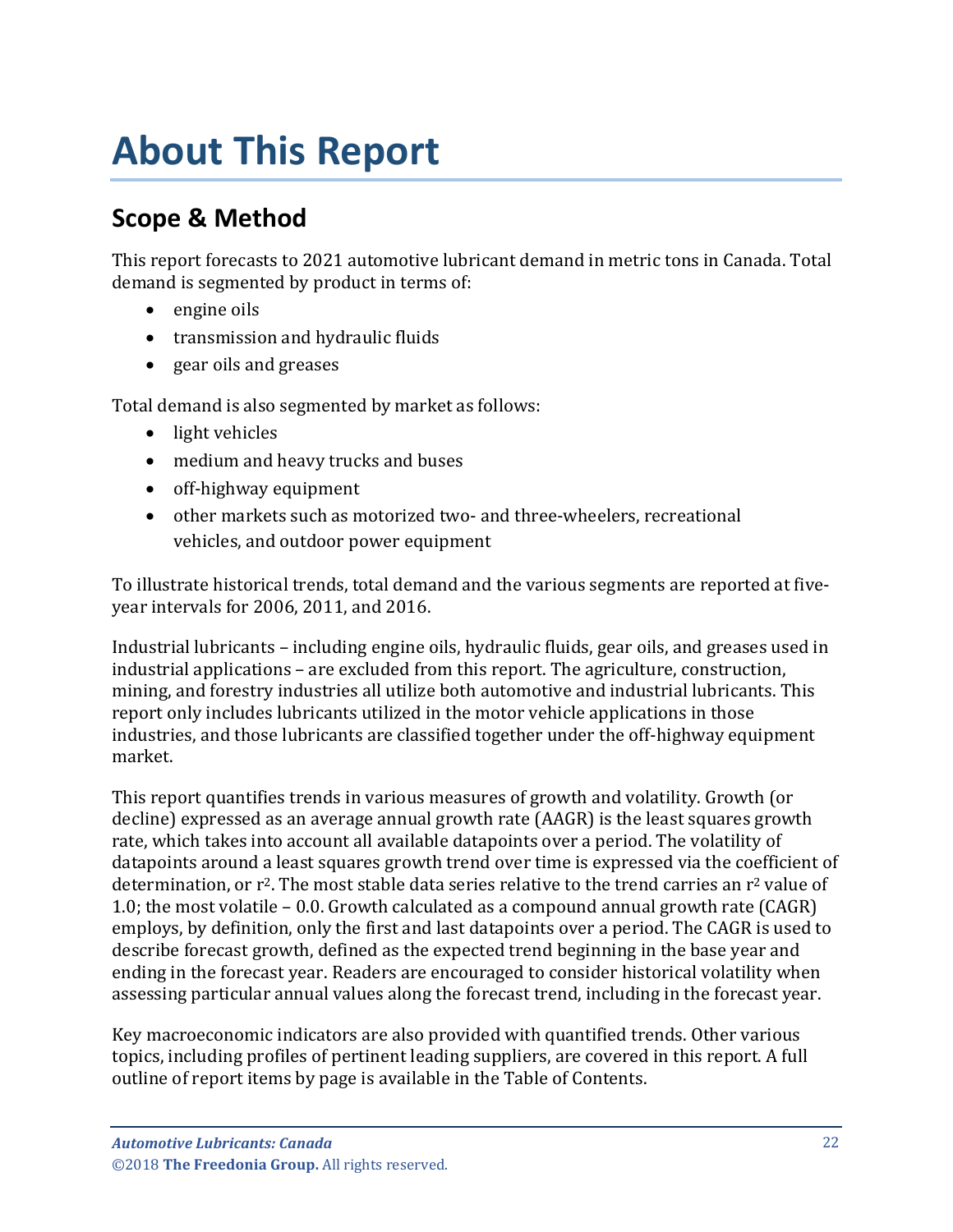## <span id="page-4-0"></span>**Sources**

*Automotive Lubricants: Canada* (FA35115) is based on *[Automotive Lubricants Market in](http://www.freedoniagroup.com/DocumentDetails.aspx?ReferrerId=FL-FOCUS&studyid=3621)  [Canada,](http://www.freedoniagroup.com/DocumentDetails.aspx?ReferrerId=FL-FOCUS&studyid=3621)* a comprehensive industry study published by The Freedonia Group. Reported findings represent the synthesis and analysis of data from various primary, secondary, macroeconomic, and demographic sources including:

- firms participating in the industry, and their suppliers and customers
- government/public agencies
- national, regional, and international non-governmental organizations
- trade associations and their publications
- the business and trade press
- indicator forecasts by The Freedonia Group
- the findings of other reports and studies by The Freedonia Group

Specific sources and additional resources are listed in the Resources section of this publication for reference and to facilitate further research.

## <span id="page-4-1"></span>**Industry Codes**

<span id="page-4-2"></span>

| Table 5   Industry Codes Related to Automotive Lubricants |                                                                 |                                           |                                                 |  |
|-----------------------------------------------------------|-----------------------------------------------------------------|-------------------------------------------|-------------------------------------------------|--|
| <b>NAICS/SCIAN 2007</b>                                   |                                                                 | <b>SIC</b>                                |                                                 |  |
|                                                           | <b>North American Industry Classification System</b>            | <b>Standard Industrial Classification</b> |                                                 |  |
| 324110                                                    | Petroleum Refineries                                            | 2869                                      | Industrial Organic Chemicals, NEC               |  |
| 324191                                                    | Petroleum Lubricating Oil and Grease Mfg                        | 2899                                      | <b>Chemicals and Chemical Preparations, NEC</b> |  |
| 325199                                                    | All Other Basic Organic Chemical Mfg                            | 2911                                      | Petroleum Refining                              |  |
| 325998                                                    | All Other Miscellaneous Chemical Product and<br>Preparation Mfg | 2992                                      | Lubricating Oils and Greases                    |  |

Source: US Census Bureau

# **Copyright & Licensing**

The full report is protected by copyright laws of the United States of America and international treaties. The entire contents of the publication are copyrighted by The Freedonia Group.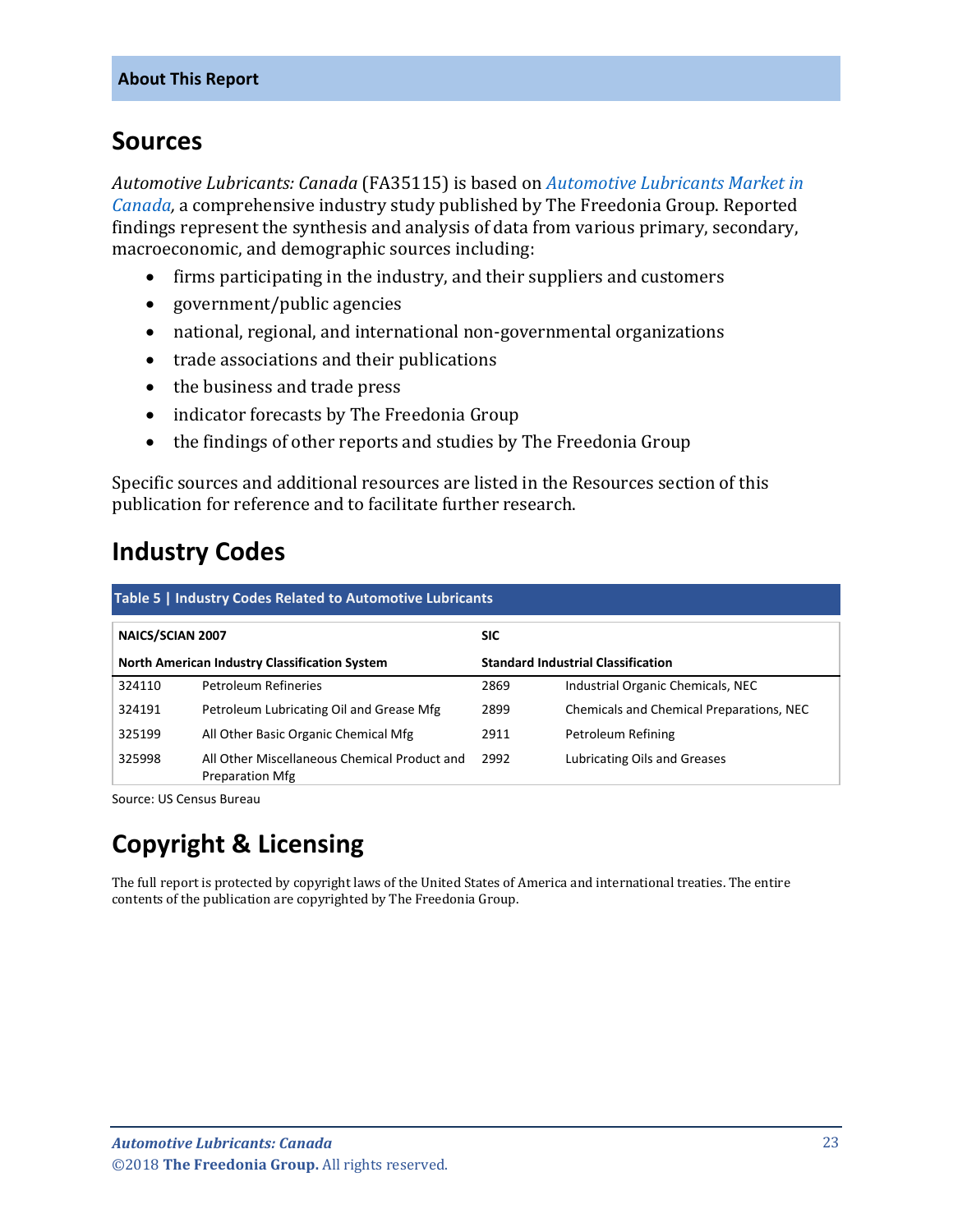### <span id="page-5-0"></span>**Resources**

#### **The Freedonia Group**

 *[Automotive Lubricants Market in Canada,](http://www.freedoniagroup.com/DocumentDetails.aspx?ReferrerId=FL-FOCUS&studyid=3621)* February 2018 **[Freedonia Industry Studies](http://www.freedoniagroup.com/Home.aspx?ReferrerId=FL-Focus)**  *[Automotive Lubricants Market in India](http://www.freedoniagroup.com/DocumentDetails.aspx?ReferrerId=FL-FOCUS&studyid=3619)*, February 2018  *[Automotive Lubricants Market in Malaysia](http://www.freedoniagroup.com/DocumentDetails.aspx?ReferrerId=FL-FOCUS&studyid=3600)*, January 2018  *[Automotive Lubricants Market in the UK](http://www.freedoniagroup.com/DocumentDetails.aspx?ReferrerId=FL-FOCUS&studyid=3607)*, January 2018  *[Global Automotive Lubricants](http://www.freedoniagroup.com/DocumentDetails.aspx?ReferrerId=FL-FOCUS&studyid=3583)*, December 2017  *[Global Power Lawn & Garden Equipment](http://www.freedoniagroup.com/DocumentDetails.aspx?ReferrerId=FL-FOCUS&studyid=3640)*, December 2017  *[Global Construction Machinery](http://www.freedoniagroup.com/DocumentDetails.aspx?ReferrerId=FL-FOCUS&studyid=3539)*, August 2017  *[Global Bus Market](http://www.freedoniagroup.com/DocumentDetails.aspx?ReferrerId=FL-FOCUS&studyid=3509)*, May 2017  *[Power Lawn & Garden Equipment Market in the US](http://www.freedoniagroup.com/DocumentDetails.aspx?ReferrerId=FL-FOCUS&studyid=3501)*, February 2017  *[Global Diesel Engine Market](http://www.freedoniagroup.com/DocumentDetails.aspx?ReferrerId=FL-FOCUS&studyid=3488)*, January 2017  *[Synthetic Lubricants & Functional Fluids Market in the US](http://www.freedoniagroup.com/DocumentDetails.aspx?ReferrerId=FL-FOCUS&studyid=3478)*, January 2017  *[World Motorcycles](http://www.freedoniagroup.com/DocumentDetails.aspx?ReferrerId=FL-FOCUS&studyid=3454)*, October 2016  *[Lubricants](http://www.freedoniagroup.com/DocumentDetails.aspx?ReferrerId=FL-FOCUS&studyid=3394)*, April 2016  *[World Agricultural Equipment](http://www.freedoniagroup.com/DocumentDetails.aspx?ReferrerId=FL-FOCUS&studyid=3395)*, April 2016 **[Freedonia Focus Reports](https://www.freedoniafocusreports.com/redirect.asp?progid=89534&url=/)**  *[Construction Machinery: Canada](https://www.freedoniafocusreports.com/Construction-Machinery-Canada-CA75027/) [Forestry Equipment: Canada](https://www.freedoniafocusreports.com/Forestry-Equipment-Canada-CA75044/) [Global Automotive Lubricants](https://www.freedoniafocusreports.com/Global-Automotive-Lubricants-FW35115/) [Global Light Vehicles](https://www.freedoniafocusreports.com/Global-Light-Vehicles-FW85015/) Global Medium- [& Heavy-Duty Vehicles](https://www.freedoniafocusreports.com/Global-Medium-Heavy-Duty-Vehicles-FW85014/) [Motor Vehicles: United States](https://www.freedoniafocusreports.com/Motor-Vehicles-United-States-FF85029/) [Power Lawn & Garden Equipment: Canada](https://www.freedoniafocusreports.com/Power-Lawn-Garden-Equipment-Canada-FA90016/) [Power Transmission Components: United States](https://www.freedoniafocusreports.com/Power-Transmission-Components-United-States-FF70010/) [Refined Petroleum Products: United States](https://www.freedoniafocusreports.com/Refined-Petroleum-Products-United-States-FF45023/) [World Diesel Engines](https://www.freedoniafocusreports.com/World-Diesel-Engines-FW45026/) [World Motorcycles](https://www.freedoniafocusreports.com/World-Motorcycles-FW85016/)* **[Freedonia Custom Research](http://www.freedoniagroup.com/CustomResearch.aspx?ReferrerId=FL-Focus)**

#### **Trade Publications**

*Lube Report Lubes 'n' Greases 2017-2018 Lubricants Industry Factbook* (and earlier editions) *National Oil & Lube News Petrosil Base Oil Report*